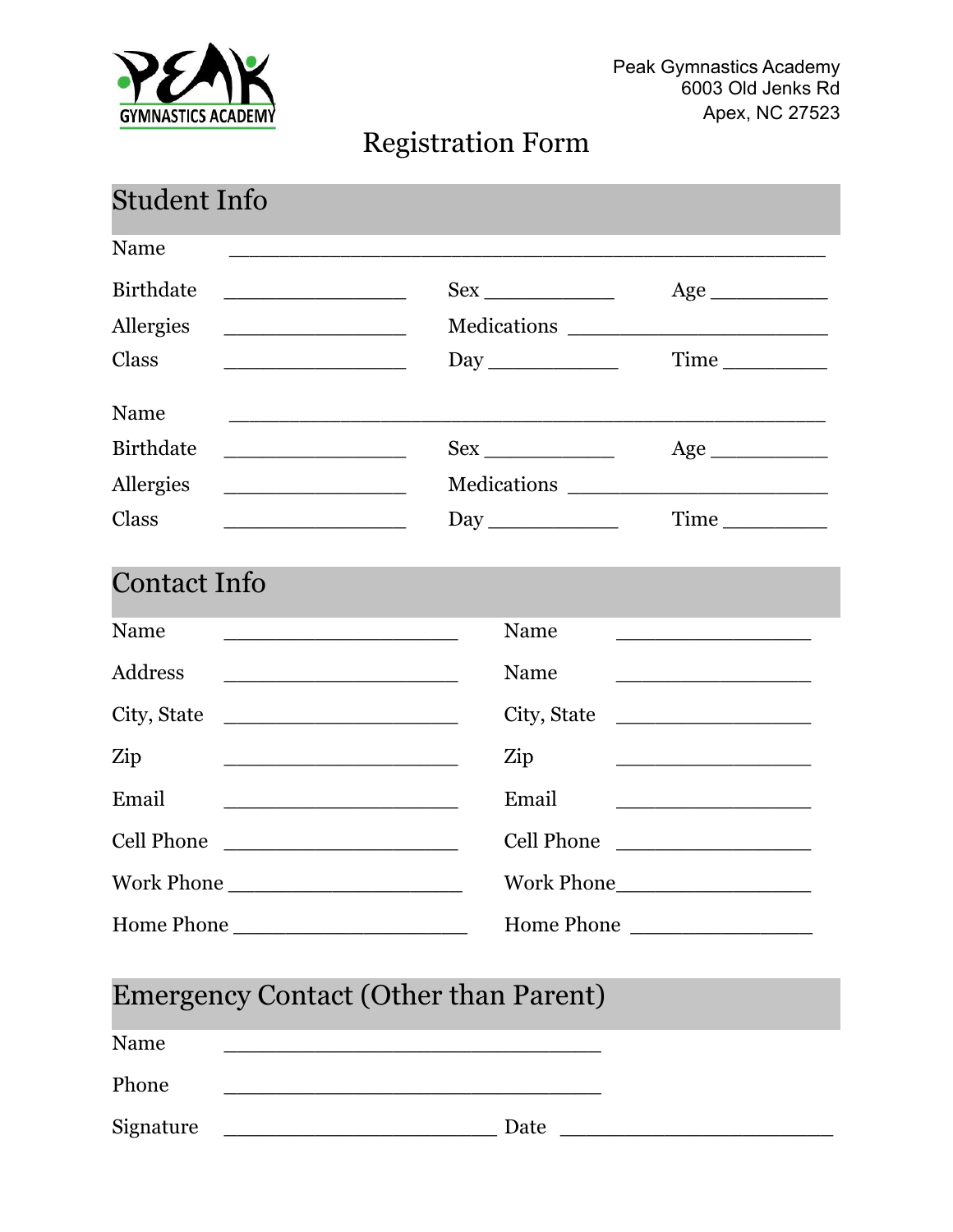

## **PEAK GYMNASTICS -- POLICIES AND PROCEDURES**

**MEMBERSHIP FEES:** All new registrants must pay the annual \$45 single membership or \$60 family membership fee. They are nonrefundable and nontransferable.

**TUITION:** Tuition is due on the first of the month. A \$15 late fee will be added to your monthly tuition if it is not paid by the 10th of the month. If paid after the 30th of the month, the late fee increases to \$30. All NSF checks will receive a \$25 fee. We do require a credit card to be retained on file. If you chose not to do so, then a 2 week deposit is required at signup, in addition to the tuition that is due.

**DROP POLICY: There is a 2 week notice required for withdrawal**. Please notify the Front Office, NOT the coach, if you are planning on discontinuing your enrollment. You will be responsible for any tuition fees charged while we hold your space in a class(es).

**GYM CLOSING POLICY:** Gym closings due to holidays will be posted in the lobby. Gym closings due toweather will follow the Wake County school system, unless you receive an email stating otherwise. We will also post on Facebook, Instagram and our website.

**MAKE UP POLICY: One makeup class per month** is permitted as long as room is available. We do not allow students to "jump in" to classes for make ups. This is to insure we maintain<br>the proper ratios. Please see the office to sign up for make ups. There will be no refund or pro--rated fees for missed classes.

## **RULES AND POLICIES:**

- For the safety of the gymnasts, hair must be pulled back and out of face.
- For the safety of the gymnasts, no jewelry is allowed on gym floor. Stud earrings are ok. Peak Gymnastics is not responsible for lost items.
- All gymnasts in Rec classes **must wear leotards**. Gymnastics/Cheer shorts are ok over leotard. Form fitting clothing is ok for boys in Tumble classes.
- No food or drink in the gym area (this includes gum).
- Children will wait in designated area for the instructor to call the class.
- No parents allowed on gym floor.

Please feel free to talk to the coaches about how your child is progressing, but understand the instructor may have a class either directly before or after your child's class.

**FOR ALL ATHLETES UNDER THE AGE OF 18:** A legal parent or guardian of this athlete, I verify that I understand and accept each of the above conditions and hereby permit my child to participate in Peak Gymnastics Academy's classes, events, competitions and activities.

\_\_\_\_\_\_ (Initials) I give permission to use my child's picture or likeness and first name for Peak Gymnastics Academy publications and website. I allow my child to be interviewed or photographed by local news media.

Printed Name Parent/Guardian: \_\_\_\_\_\_\_\_\_\_\_\_\_\_\_\_\_\_\_\_\_\_\_\_\_\_\_\_\_\_\_\_\_\_\_\_\_\_\_\_\_\_\_\_\_\_\_\_\_

Signature parent/Guardian: \_\_\_\_\_\_\_\_\_\_\_\_\_\_\_\_\_\_\_\_\_\_\_\_\_\_\_\_\_\_\_\_\_\_\_\_\_\_\_\_\_\_\_\_\_\_\_\_\_\_\_\_

Date: \_\_\_\_\_\_\_\_\_\_\_\_\_\_\_